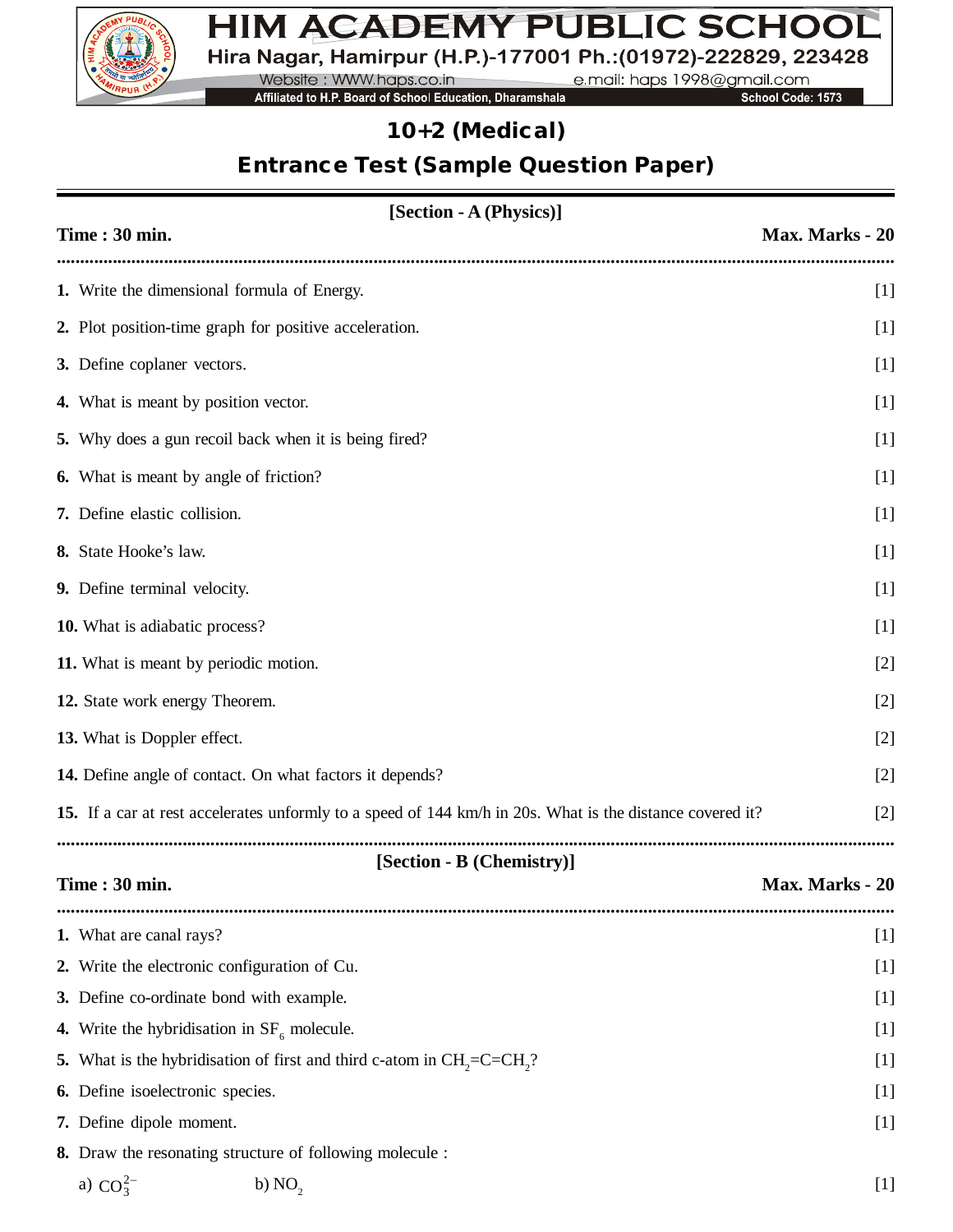| 9. Bond angle in $NH_3$ is more than $PH_3$ . Give reason.                                                          | $[1]$           |
|---------------------------------------------------------------------------------------------------------------------|-----------------|
| 10. State Gay Lussac's law.                                                                                         | $[1]$           |
| 11. Write the following name of reaction:                                                                           |                 |
| a) Friedel craft alkylation. b) Markownikov's Rule                                                                  | $[2]$           |
| 12. Draw the Molecular orbital diagram of $O_2^{2-}$ molecule and also write its bond order and magnetic character. | $[2]$           |
| 13. Trans-But-2-ene has higher melting point than Cis-But-2-ene. Explain.                                           | $[2]$           |
| 14. Explain the shape of H <sub>2</sub> O molecule on the basis of VSEPR Theory.                                    | $[2]$           |
| 15.A 100 watt bulb emits electromagnetic light of wavelength 400nm. Calculate the energy of one photon.             | $[2]$           |
| [Section - C (Biology)]                                                                                             |                 |
| Time: 30 min.                                                                                                       | Max. Marks - 20 |
| 1. Define Numerical Taxonomy.                                                                                       | $[1]$           |
| 2. What are Mycorrhiza?                                                                                             | $[1]$           |
| 3. Define double fertilization                                                                                      | $[1]$           |
| 4. What is the function of cuboidal epithelium?                                                                     | $[1]$           |
| 5. Which organelle is called 'Traffic Police of the cell'?                                                          | $[1]$           |
| <b>6.</b> What is a Plasmid?                                                                                        | $[1]$           |
| 7. What is a Cilia?                                                                                                 | $[1]$           |
| 8. Which Hormone is called 'Birth Hormone'?                                                                         | $[1]$           |
| 9. What is the average cell cycle span for a yeast cell?                                                            | $[1]$           |
| 10. Define crossing over.                                                                                           | $[1]$           |
| 11. Define : 1) Diffusion<br>2) Transpiration                                                                       | $[2]$           |
| 12. Difference between open and closed system of circulation?                                                       | $[2]$           |
| 13. Draw the diagram of Plant cell.                                                                                 | $[2]$           |
| 14. What are the characteristic features of Fungi?                                                                  | $[2]$           |
| 15. Write the rules of Bionomial nomenclature.                                                                      | $[2]$           |
| [Section - D (English)]                                                                                             |                 |
| Time: 30 min.                                                                                                       | Max. Marks - 20 |
|                                                                                                                     |                 |

#### **1. Read the given passage carefully and answer the questions that follows:**

- 1. What is new yesterday, becomes obsolete today. Everything moves at a fast pace. But strangely enough, students strikes have not changed a wee bit. May be because of the fact that out of about 3,000 students in a college, only handful come equipped with books, notebooks or a pen.
- 2. The only perceptible change is that a majority of them come on expensive motorbikes and quite a few carry